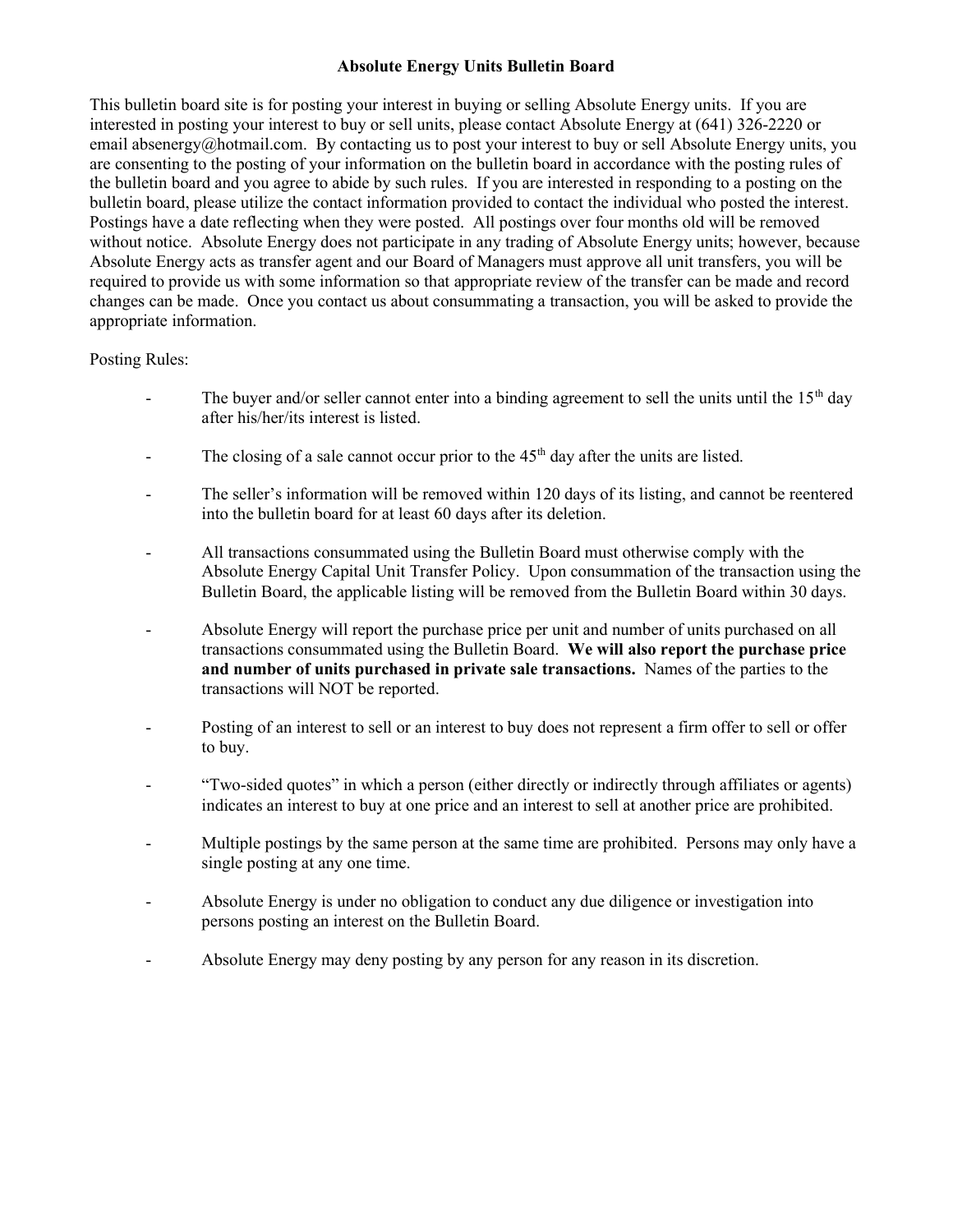#### Current Sell Offers

If you are interested in buying units from the list below, contact the seller directly. Upon completion of the transaction, the seller should forward the necessary paperwork to the Absolute Energy home office for review and approval.

PLEASE NOTE: Persons interested in buying or selling units are strongly encouraged to request and review carefully Absolute Energy's Articles of Organization and Operating Agreement before agreeing to buy or sell units. You should consult with your own advisors as to the legal, tax, and economic considerations of buying or selling units.

| <b>Seller's Name and Address</b> | <b>Telephone and Email</b> | <b>Quantity</b> | Price per<br>Unit | Date<br>Posted |
|----------------------------------|----------------------------|-----------------|-------------------|----------------|
|                                  |                            |                 |                   |                |

#### Current Buy Offers

If you are interested in selling units to the individuals listed below, you should contact the buyer directly. Upon completion of the transaction, the seller should forward the necessary paperwork to the Absolute Energy home office for review and approval.

| <b>Buyer's Name and Address</b> | <b>Telephone</b> | Quantity | Price per<br>Unit | <b>Date Posted</b> |
|---------------------------------|------------------|----------|-------------------|--------------------|
|                                 |                  |          |                   |                    |

On the date indicated below, our Board of Managers approved unit sales at the following purchase price(s):

| <b>SALES</b>            |                |                 |
|-------------------------|----------------|-----------------|
| Quantity                | Price per Unit | Date            |
|                         |                | <b>Approved</b> |
| 4                       | \$17,500       | 8/25/21         |
| 5                       | \$16,500       | 4/15/21         |
| $\overline{\mathbf{4}}$ | \$15,000       | 4/15/21         |
| 6                       | \$15,000       | 4/15/21         |
| 15                      | \$15,000       | 3/16/21         |
| 4                       | \$15,000       | 12/17/20        |
| $\overline{\mathbf{4}}$ | \$17,000       | 11/19/20        |
| $\overline{\mathbf{4}}$ | \$15,000       | 11/19/20        |
| $\overline{\mathbf{4}}$ | \$15,000       | 11/19/20        |
| 6                       | \$15,000       | 10/15/20        |
| 5                       | \$15,000       | 10/15/20        |
| $\overline{\mathbf{3}}$ | \$15,000       | 9/17/20         |
| $\overline{\mathbf{3}}$ | \$15,000       | 9/17/20         |
| $\overline{7}$          | \$15,000       | 9/17/20         |
| $\overline{\mathbf{4}}$ | \$15,000       | 8/20/20         |
| 11                      | \$15,000       | 8/20/20         |
| 4                       | \$15,000       | 8/20/20         |
| 6                       | \$15,000       | 8/20/20         |
| $\overline{2}$          | \$15,000       | 8/20/20         |
| $\overline{\mathbf{c}}$ | \$15,000       | 8/20/20         |
| $\overline{2}$          | \$15,000       | 8/20/20         |
| $\overline{\mathbf{4}}$ | \$15,000       | 6/18/20         |
| $\overline{\mathbf{c}}$ | \$20,000       | 3/12/20         |
| $\frac{3}{5}$           | \$20,000       | 2/20/20         |
|                         | \$25,000       | 11/15/19        |
| $\overline{\mathbf{4}}$ | \$27,500       | 8/13/19         |
| 3                       | \$28,500       | 4/18/19         |
| $\overline{\mathbf{c}}$ | \$26,000       | 3/21/19         |
| $\overline{\mathbf{3}}$ | \$28,000       | 12/20/18        |
| $\mathbf{1}$            | \$35,500       | 4/19/18         |
| $\overline{\mathbf{4}}$ | \$33,500       | 4/19/18         |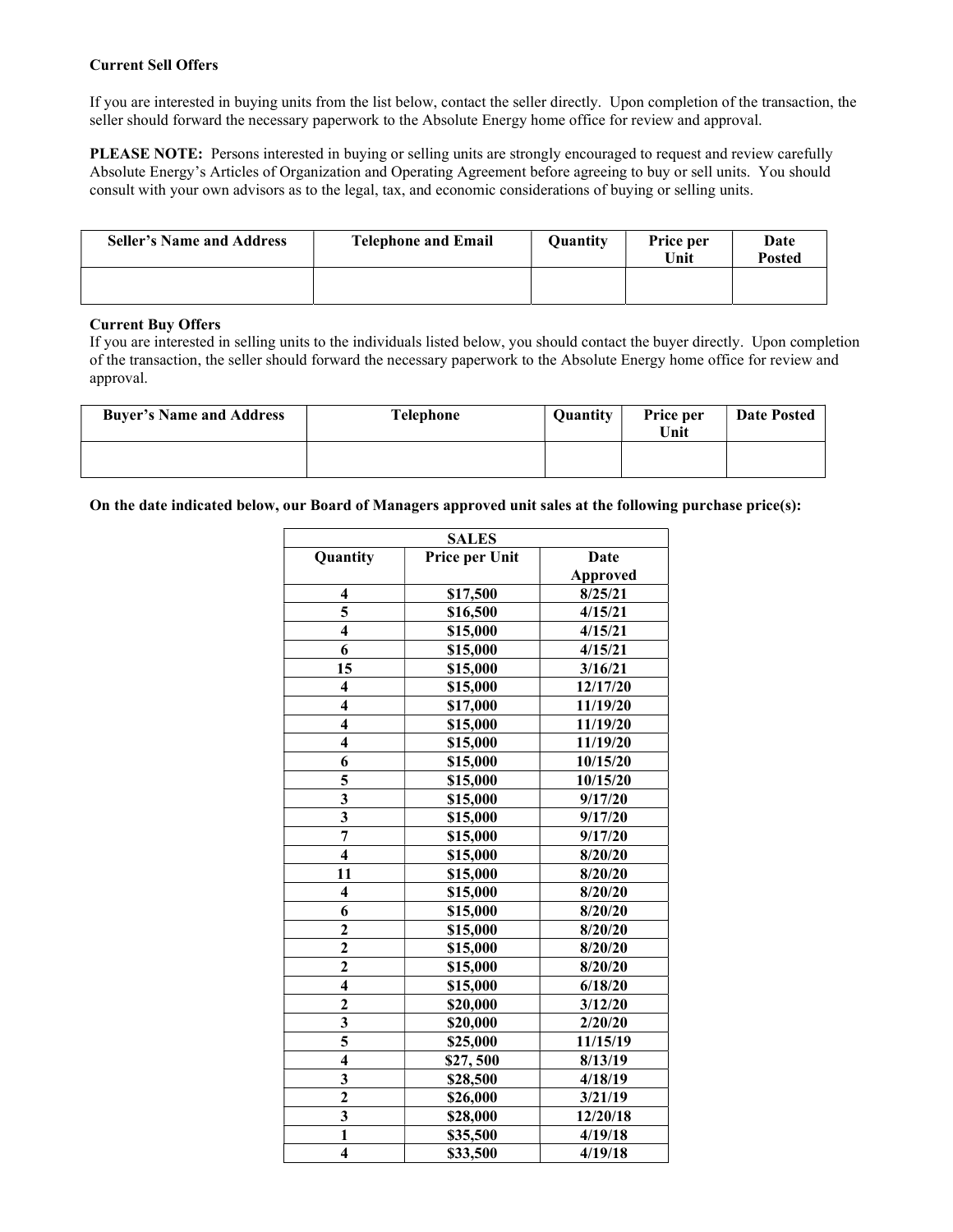| $\overline{\mathbf{4}}$              | \$33,500             | 4/19/18  |
|--------------------------------------|----------------------|----------|
| $\mathbf{1}$                         | \$33,500             | 4/19/18  |
| 3                                    | \$33,500             | 4/19/18  |
| $\overline{4}$                       | \$33,500             | 4/19/18  |
| 6                                    | \$33,500             | 4/19/18  |
| 3                                    | \$15,626             | 6/15/17  |
| $\overline{\overline{\overline{5}}}$ | \$21,000             | 4/12/17  |
| $\overline{4}$                       | \$20,000             | 4/12/17  |
| $\overline{c}$                       | \$20,000             | 3/16/17  |
| $\overline{2}$                       | \$23,000             | 6/16/16  |
| $\overline{2}$                       | \$21,500             | 4/21/16  |
| $\overline{\mathbf{1}}$              | \$23,500             | 10/15/15 |
| $\overline{\mathbf{4}}$              | \$23,500             | 9/25/15  |
| $\overline{\mathbf{4}}$              | \$26,000             | 5/21/15  |
| 11                                   | \$25,000             | 10/16/14 |
| $\mathbf{1}$                         | \$24,500             | 10/16/14 |
| 6                                    | \$24,500             | 9/18/14  |
| $\overline{\mathbf{4}}$              | \$20,000             | 7/9/14   |
| $\overline{\mathbf{4}}$              | \$11,000             | 4/17/14  |
| $\overline{\mathbf{4}}$              | \$11,000             | 4/17/14  |
| $\mathbf{1}$                         | \$11,000             | 2/21/14  |
| $\overline{\mathbf{4}}$              | \$10,000             | 2/21/14  |
| $\overline{c}$                       | \$10,000             | 2/21/14  |
| 5                                    |                      | 1/16/14  |
| 5                                    | \$11,000<br>\$12,500 |          |
| 5                                    |                      | 1/16/14  |
| $\overline{7}$                       | \$13,000             | 9/27/13  |
| $\overline{\mathbf{4}}$              | \$12,000             | 7/22/13  |
|                                      | \$13,000             | 7/22/13  |
| 8                                    | \$11,000             | 4/18/13  |
| 5                                    | \$11,000             | 4/18/13  |
| 5                                    | \$10,500             | 3/19/13  |
| 6                                    | \$11,500             | 3/19/13  |
| 12                                   | \$11,500             | 2/18/13  |
| $\overline{\mathbf{4}}$              | \$13,000             | 1/17/13  |
| $\overline{\mathbf{c}}$              | \$10,000             | 1/17/13  |
| $\overline{\mathbf{4}}$              | \$10,000             | 10/16/12 |
| $\overline{\mathbf{4}}$              | \$10,000             | 10/16/12 |
| 4                                    | \$9,000              | 9/18/12  |
| 5                                    | \$9,000              | 8/21/12  |
| $\overline{\mathbf{4}}$              | \$13,000             | 5/22/12  |
| 3                                    | \$13,000             | 3/20/12  |
| $\overline{\mathbf{4}}$              | \$10,000             | 1/17/12  |
| $\overline{\mathbf{4}}$              | \$9,750              | 6/23/11  |
| $\overline{\mathbf{4}}$              | \$10,000             | 6/23/11  |
| $\mathbf{1}$                         | \$10,000             | 5/17/11  |
| $\overline{\mathbf{4}}$              | \$10,000             | 4/21/11  |
| $\overline{\mathbf{4}}$              | \$10,000             | 4/21/11  |
| $\overline{\mathbf{4}}$              | \$10,000             | 3/15/11  |
| $\overline{\mathbf{4}}$              | \$10,000             | 2/14/11  |
| 25                                   | \$4,500              | 11/16/10 |
| 25                                   | \$4,500              | 11/16/10 |
| 5                                    | \$10,000             | 10/19/10 |
| 10                                   | \$10,000             | 8/17/10  |
| $\overline{\mathbf{4}}$              | \$5,500              | 9/17/09  |
| $\overline{\mathbf{4}}$              | \$10,000             | 9/17/09  |
| $\overline{\mathbf{4}}$              | \$5,500              | 9/17/09  |
| 6                                    | \$11,667             | 11/4/08  |
| 5                                    | \$10,000             | 11/4/08  |
| $\overline{\mathbf{4}}$              | \$10,000             | 11/4/08  |